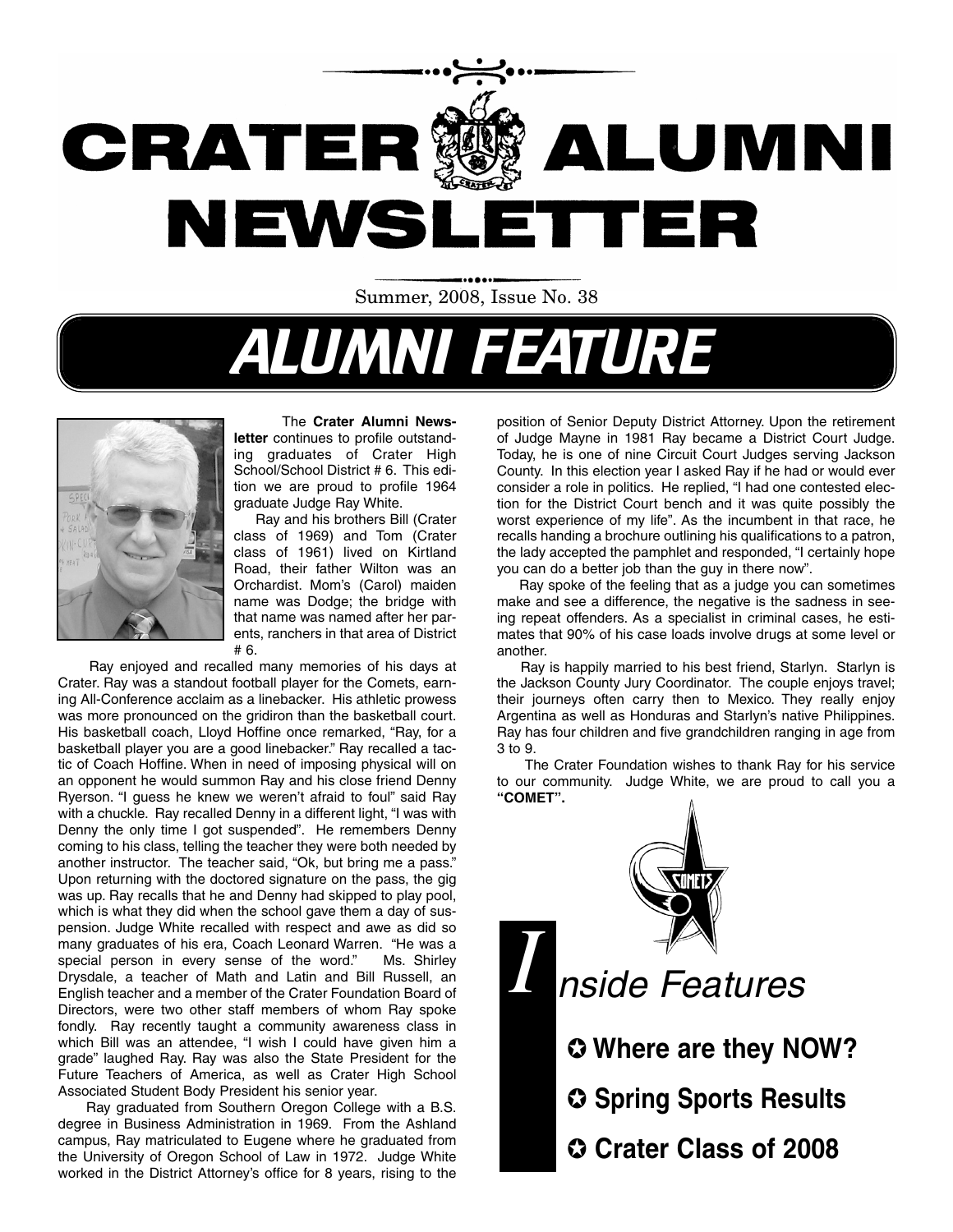# $\mathsf{WHERE}$  are  $\mathsf{NOW?}$ are<br>they

#### **1952 - 1959**

**DAVID TURNER (54) –** lives in Salem, Oregon with his wife of 44 years, Geraldine. David retired from the Department of Agriculture and is working part time at Oregon State University in their seed certification department. They have five children, nine grandchildren and five great grandchildren.

**JEAN MILLER HUNT (55) –** lives in Gaston, Oregon with her husband, Taylor. They have five grown children and six grand children. Jean worked for 43 years with US Bank/US Bancorp. Jean held many positions with US Bank and graduated from University of Washington Pacific Coast Banking School in 1982. She was the first female class president at Pacific Coast Banking School in 1979-80.

**KEN BAILEY (55) –** lives in Medford, Oregon with his wife, Sue. They have one grown child. Ken owned his own trucking company, sold it and became a plumber. He worked for Patterson Plumbing for 37 years before retiring. Ken loves to golf, bowl and go fishing.

**DICK MCDOWELL (59) -** lives in Glendale, Arizona with his wife, Carol. They have one grown daughter, Michelle. Dick works for Penske Truck Leasing and in his leisure time he loves boating and archery hunting. He is also restoring a 1951 Austin Healy.

#### **1960 - 1969**

**DENNIS FISHER (61) –** lives outside of Roseburg, Oregon on the North Umpqua River with his partner, Kim. Dennis is a retired English teacher from Sutherlin High School where he taught over 25 years. He has three grown children and nine grandkids. Dennis enjoys playing the guitar and visiting the Oregon coast.

**LORI BIEDERMAR (64) –** lives in McMinnville, Oregon with her husband. Retired from Cook Elementary School in 2004 and retired in 2007 from Orme Ranch Camp in Arizona after 38 summers teaching Western Riding, Arts and Crafts and tutoring in Reading. She was also Director of the Summer Studies Program , and finally as Assistant to the Camp Director. She and her husband spend part of the year in Cottonwood, Arizona where they own a retirement home.

**JIM RICKS (64) –** lives in Eagle River, Alaska with his wife, Sonja. Jim is working for Lockheed Martin Corp as a Team Lead for a group managing projects to upgrade FAA systems in Alaska. Jim loves to fly fish, play with his grandsons, travel with Sonja and volunteer for community work. Jim and Sonja celebrated 40 years of marriage with a cruise around the Western Mediterranean.

**KAREN GEBHARD CLINKBEARD (67) –** lives in Medford, Oregon with her husband, Kent. She has two grown daughters, Hollie and Kari. Both daughters are graduates of Oregon State University and are married. Karen has an eleven year old grandson, Matthew. She is a manager with Qwest Communications where she has been for 35 years.

#### **1970 - 1979**

**JUDY KONEPASEK FOSTER (75) –** lives in Central Point with Dale her husband of 32 years. They have three grown children and two grandchildren. Judy works as an office manager for her husband's CPA firm. She enjoys family, home, gardening, camping and outdoor recreation. She also has a passion for quilts and crafting.

**KATHY GRISHAM SMITH (76) –** lives in Montague, California with Rick her husband of 23 years. They have two grown children and one granddaughter. Kathy now works in accounting for an ozone generator manufacturer in Yreka. Rick works for a ranch in Montague where he's been since 1987.

**RON FABER (76) –** lives in Eagle Point with his wife, Jeanette. Ron has three children; Jeanie, Cody and Jamey and one grandchild. Ron works in construction for KOGAP Company and Jeanette is a building technician at Sams Valley Elementary School.

**TERESA LICHLYTER WIDDICOMBE (77) –** lives in Hillsboro, Oregon with her husband, Kent. They have three children; Nathan (19), Isaac (17) and Bethany (14). Teresa is a District Manager for Everst Dining Service.

**RICHARD DONNELLY (77) –** lives in Sacramento, California with his wife, Ann. They have five children; Tommy (19), Rick (12), John (9),

Michael (7) and Mark (7). Richard is Deputy Director of Public Works/City Engineer for Woodland, California**.**

#### **1980 - 1989**

**CHRISTINE JONES GOODRICH (82) –** lives in Portland, Oregon and has been married for over 12 years. They have a son Robby who is eleven years old. She and her husband buy, fix-up and sell houses. **TAMMY SMITH KRENTZER (85) –** lives in Medford, Oregon with her husband Daryl. They have four children; Bryce (17), Blake (17), Keith (20 and Cody (13). Tammy works at Neilson Research Corporation as the Quality Control Officer.

**ANGELA LASLEY HOOD (85) –** lives in Medford, Oregon with her husband, David. They have two children; Caitlyn (17) and Jocelyn (14). Angie is the office manager at Safeway on Crater Lake Hwy.

#### **1990 - 1996**

**KERRY COOPER (90) –** lives in Portland, Oregon with his wife, Tammy. They have three daughters; Madeline (3), Katherine (3) and Charlotte (1). Kerry is a draftsman for an architectural firm in Portland and Tammy does layouts for magazines.

**LESLIE BROCK RICHARDSON (94) –** lives in Shady Cove, Oregon with her husband, Justin (93) and their 11 month old daughter Ila Ann. Leslie is a veterinarian at Crater Animal Clinic in Central Point and Justin is a civil engineer with Johnny Cat Construction.

**BRIAN BERDANIER (94) –** lives in Tokyo, Japan where he teaches English to French students at Lycee franco-japonais de Tokyo. Brian is a world traveler and is currently writing his Master's thesis in Linguistics for the University of London.

**BYRON HIGINBOTHAM (96) –** lives in Central Point with his wife, the former Emalee Finney (00). Byron farms and owns his own Central Point Martial Arts School. Emalee is executive director for Rogue Clinical Lab, Ventana Wellness and Rogue Endocrinology and Metabolic Clinic. In their free time they work with their church youth group.

### **Crater Alumni Establishes Website**

#### **NEW - NEW - NEW Web Sites: Crater Foundation and Alumni**

We recently have made several changes to the Crater Foundation web site, adding new information as well as pictures. We have also developed an Alumni web site and have moved some of the material from the Crater Foundation web site to the Alumni web site. The Alumni site will now list email addresses and have a link for class reunions in addition to other material. Both web sites will be listed under Crater High School but you can still access the Foundation web site with the old address. We are working on much much more and we encourage you to access the sites and enjoy the information.

The address to the Foundation web site is:

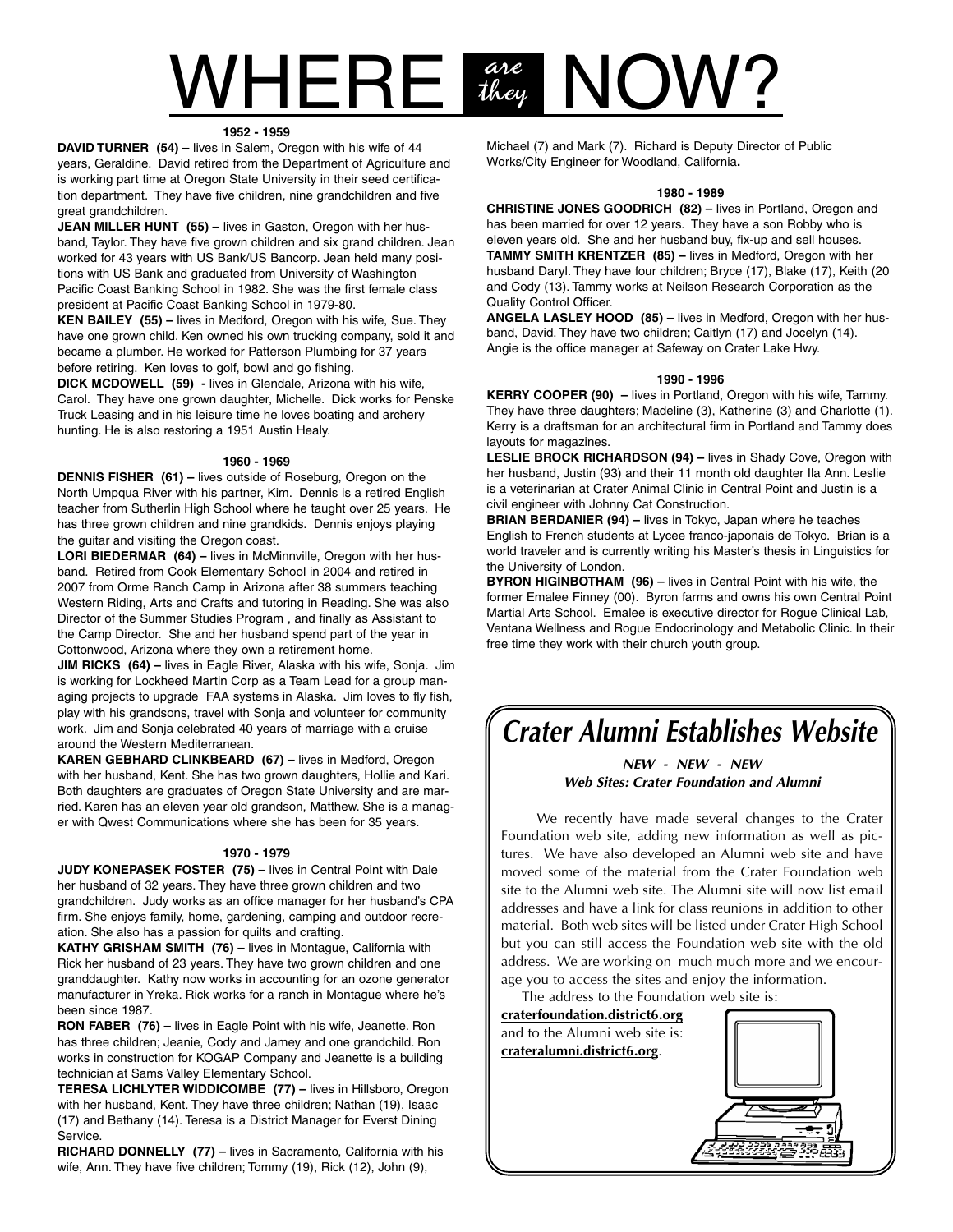# **Four Schools — Four Valedictorians**



The **Crater Alumni Newsletter** is proud to spotlight our four Valedictorians for the class of 2008.

The top student of The Academy of Health and Public Service is Kaitlin Ironside. Kaitlin is the daughter of Bruce and Kathy Ironside. Kaitlin carries a 4.02 weighted grade point average. She has been active in Student Government, serving as the ASB Vice President. This fall Kaitlin will attend Oregon Institute of Technology with the goal of becoming either a NICU or surgery nurse.

The Valedictorian for the School of Business, Innovation and Science is Luke Peyralans. He is the son of Bernie and Erika Peyralans. Luke sports a 4.20 weighted GPA and has received many accolades during his four years at Crater including a National Merit Scholar. Luke will be attending the University of Oregon, seeking a double major in economics and political science. He then plans to attend law school with the career goal of venturing into Criminal Law and Policy reform.

The Valedictorian for the School of Natural Sciences is the son of Jon and Maryn Murphy, Jared Murphy. Jared has a 3.97 GPA and has distinguished himself in the classroom as well as the basketball court. Jared's plans are to attend Oregon Institute of Technology where he will major in Mechanical Engineering and play basketball for the Owls. Jared's career goal is to design agricultural and construction machinery.

The Renaissance Academy is proud to be represented by Valedictorian, Alex Miller. The son of Richard and Marcia Miller, Alex will attend the University of Oregon, Clark Honors College. Alex's accomplishments include Advanced Placement Calculus student of the year. On the Eugene campus he will study either Chemistry or Mathematics, his career plans are undecided.

The **Crater Alumni Newsletter** is proud to recognize these four outstanding students!

### **SPRING SPORTS RESULTS**

The Crater Comets' spring athletic season ended with some very impressive accomplishments by our baseball, softball and track teams. The Crater High spring sport teams were once again either first or second in all of the Southern Sky Conference sports.

For the second consecutive year, the Crater boys track team won the conference title easily as did the Crater girls track squad. The two teams qualified 22 athletes to compete in the state meet. The Crater girls team finished a strong 4th at state and earned a team trophy while the boys team finished 21st overall. For the girls, Kayleigh Tyerman finished 2nd in the 800 meter run and 2nd in the 3000 meter run. Holly Haga placed 2nd in the discus while Emily Olson placed 3rd in the 1500 meter run and Cheree Clark finished 3rd in the javelin. The girls 4X400 relay team finished 5th.

Also for the second consecutive year, the Crater girls softball team won the state championship title. (see related article.)

The boys baseball team finished the season as the second place team in the Southern Sky Conference and qualified for the state playoffs. They were defeated in the second round by West Albany by the score of 8-3.

The Crater girls golf team won the Southern Sky Conference and had a chance to compete at the state tourney for second consecutive year. The boys team did not win the conference but did qualify senior David Acevedo for the state match.

# **Second Consecutive State Championship**

Once again, the Crater girls softball team are state champions. They defeated Glencoe for the second consecutive year by a score of 3-2. Glencoe was ranked #1 in state polls for the entire year and came into the championship game with a 25-1 season record. The Comets, with only five returning starters from last year's state championship team, were 25-8 for the season before the final game.

The Crater Comets girls softball team finished the season as the second place team in the Southern Sky Conference and qualified for the state playoffs. They defeated Hillsboro by a score of 11-2 and then defeated Churchill 6-2 in the second round and advanced to the semi-finals of the state playoffs. They defeated The Dalles-Wahtonka 3-2 to advance to the state championship game

Congratulations to Coach Chris Arnold and his Lady Comets!